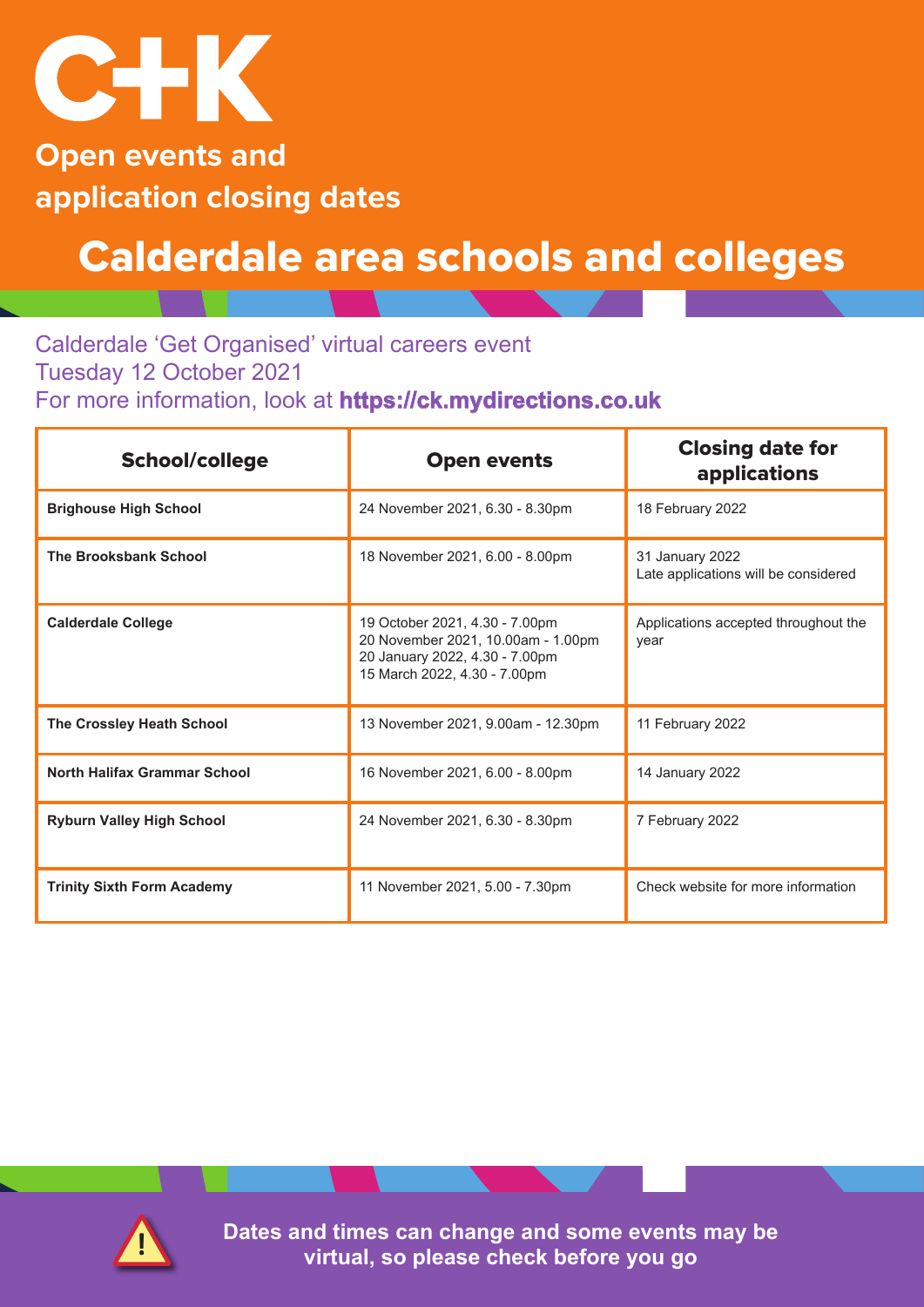

### **Open events and application closing dates**

### Kirklees area schools and colleges

#### Kirklees 'Get Inspired' virtual careers event Thursday 14 October 2021, 4.00 - 8.00pm For more information, look at **https://ck.mydirections.co.uk**

| <b>School/college</b>                                      | <b>Open events</b>                                                                                                                                                                                                                                               | <b>Closing date for</b><br>applications                          |
|------------------------------------------------------------|------------------------------------------------------------------------------------------------------------------------------------------------------------------------------------------------------------------------------------------------------------------|------------------------------------------------------------------|
| <b>Batley Girls' Sixth Form College (BG6)</b>              | 3 November 2021, 4.30 - 6.30pm                                                                                                                                                                                                                                   | 4 February 2022<br>Late applications may be accepted             |
| The Creative & Media Studio School                         | 20 October 2021, 4.30 - 7.30pm<br>18 November 2021, 4.30 - 7.30pm<br>22 January 2022, 10.00am - 12.30pm                                                                                                                                                          | Applications taken throughout the<br>year until courses are full |
| <b>Greenhead College</b>                                   | 16 October 2021, 9.30am - 12.30pm<br>4 November 2021, 5.30 - 8.30pm<br>30 November 2021, 5.30 - 8.30pm                                                                                                                                                           | 11 February 2022                                                 |
| <b>Heckmondwike Grammar School Academy</b><br><b>Trust</b> | 21 October 2021, 7.00 - 9.00pm                                                                                                                                                                                                                                   | 31 January 2022                                                  |
| <b>Huddersfield New College</b>                            | 21 October 2021, 5.30 - 8.30pm<br>13 November 2021, 10.00am - 1.00pm<br>1 December 2021, 5.30 - 8.30pm<br>8 February 2022 (bookable subject<br>workshops and campus tours)                                                                                       | 17 February 2022                                                 |
| <b>Kirklees College</b>                                    | 6 November 2021 (Huddersfield)<br>17 November 2021 (Dewsbury)<br>22 January 2022 (Huddersfield)<br>26 January 2022 (Dewsbury)<br>16 March 2022 (Huddersfield)<br>19 March 2022 (Dewsbury)<br>Please see the college website for times<br>and further information | Please see the college website for<br>further information        |
| <b>Mirfield College</b>                                    | 25 November 2021, 4.30 - 7.00pm                                                                                                                                                                                                                                  | 11 February 2022                                                 |
| St John Fisher Catholic Voluntary Academy                  | 10 November 2021, 6.00 - 8.00pm                                                                                                                                                                                                                                  | 15 January 2022<br>Late applications may be accepted             |
| <b>Shelley College</b>                                     | 18 November 2021, 5.30 - 8.00pm                                                                                                                                                                                                                                  | 18 February 2022<br>Late applications may be accepted            |

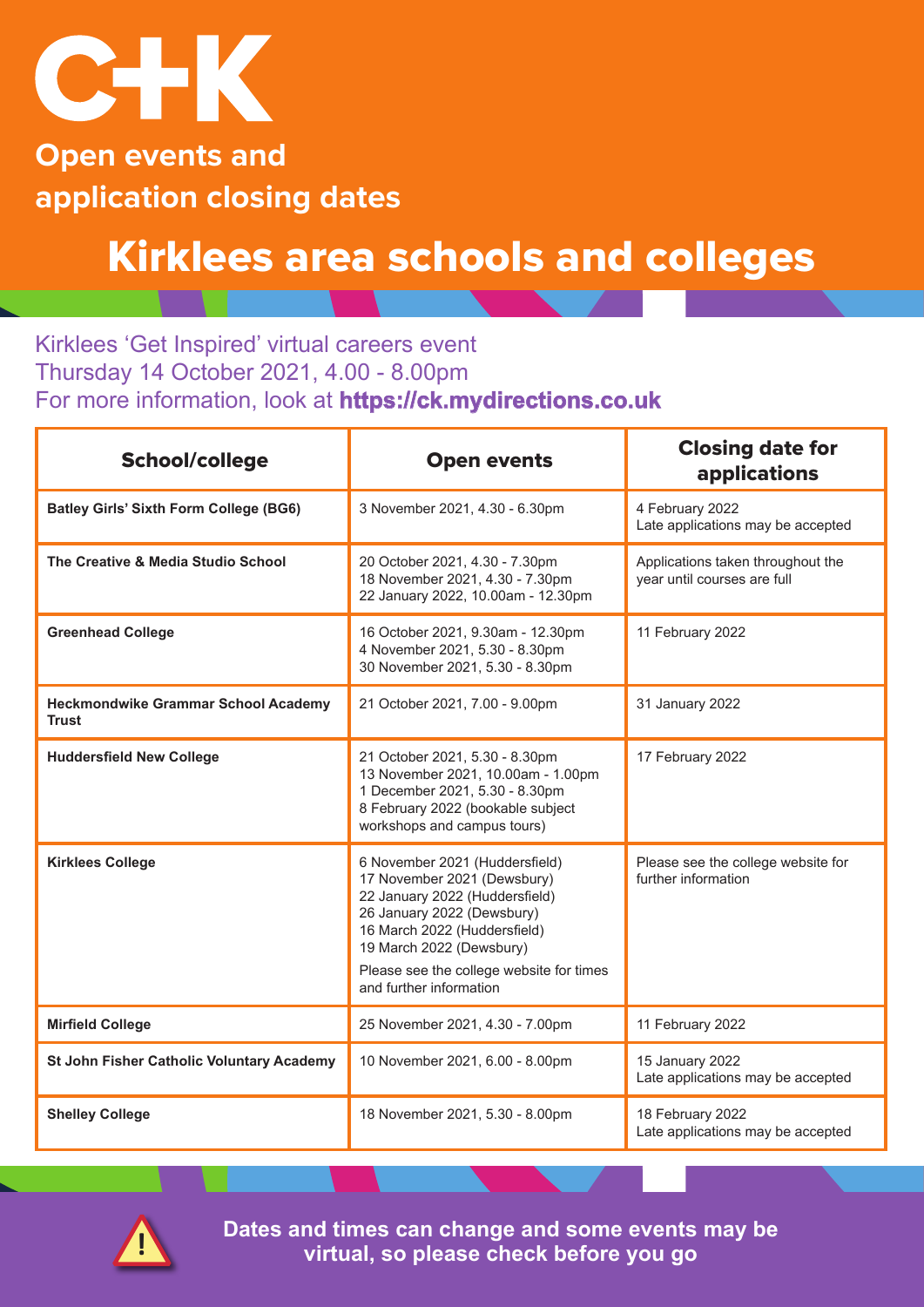

# Surrounding areas

| <b>School/college</b>                                            | <b>Contact information</b>                               | <b>Open events</b>                                                                                                                                                                                                                          |
|------------------------------------------------------------------|----------------------------------------------------------|---------------------------------------------------------------------------------------------------------------------------------------------------------------------------------------------------------------------------------------------|
| <b>Askham Bryan College</b>                                      | T: 01904 772277<br>www.askham-bryan.ac.uk                | 12 October 2021, 5.00 - 6.30pm<br>13 November 2021, 10.30am - 1.30pm<br>29 January 2022, 10.30am - 1.30pm<br>12 March 2022, 10.30am - 1.30pm<br>2 April 2022, 10.30am - 1.30pm<br>10 May 2022, 5.00 - 6.30pm<br>28 June 2022, 5.00 - 6.30pm |
| <b>Bacup and Rawtenstall Grammar School</b><br><b>Sixth Form</b> | T: 01706 233400<br>www.brgs.org.uk                       | Open event details will be announced in<br>September 2021 - please contact the<br>college for further information                                                                                                                           |
| <b>Barnsley Sixth Form College</b>                               | T: 01226 216123<br>http://barnsleysixthformcollege.co.uk | Open event details are yet to be announced<br>- please contact the college for further<br>information                                                                                                                                       |
| <b>Bradford College</b>                                          | T: 01274 088088<br>www.bradfordcollege.ac.uk             | 13 November 2021, 11.00am - 2.00pm<br>12 March 2022, 11.00am - 2.00pm<br>See the website for further details and<br>more dates                                                                                                              |
| <b>Burnley College Sixth Form Centre</b>                         | T: 01282 733333<br>www.burnley.ac.uk                     | 22 September 2021, 5.30 - 8.00pm<br>5 October 2021, 5.30 - 8.00pm<br>4 November 2021, 5.30 - 8.00pm                                                                                                                                         |
| <b>Elliott Hudson College, Leeds</b>                             | T: 0113 323 9777<br>www.elliotthudsoncollege.ac.uk       | 6 October 2021, 5.00 - 8.45pm<br>27 November 2021, 10.00am - 12.45pm                                                                                                                                                                        |
| <b>Hopwood Hall College</b>                                      | T: 0161 643 7560<br>www.hopwood.ac.uk                    | 9 October 2021, 10.00am - 1.00pm<br>20 October 2021, 4.00 - 10.00pm<br>18 November 2021<br>Where there are no times, see the website                                                                                                        |
| <b>Leeds Arts University</b>                                     | T: 0113 202 8000<br>www.leeds-art.ac.uk                  | Extended diploma:<br>6 October 2021, 6.30 - 8.30pm<br>20 November 2021, 10.30am - 12.30pm<br>26 January 2022<br>19 March 2022<br>For times, full details and to book a place,<br>see the website - go to 'Apply'                            |